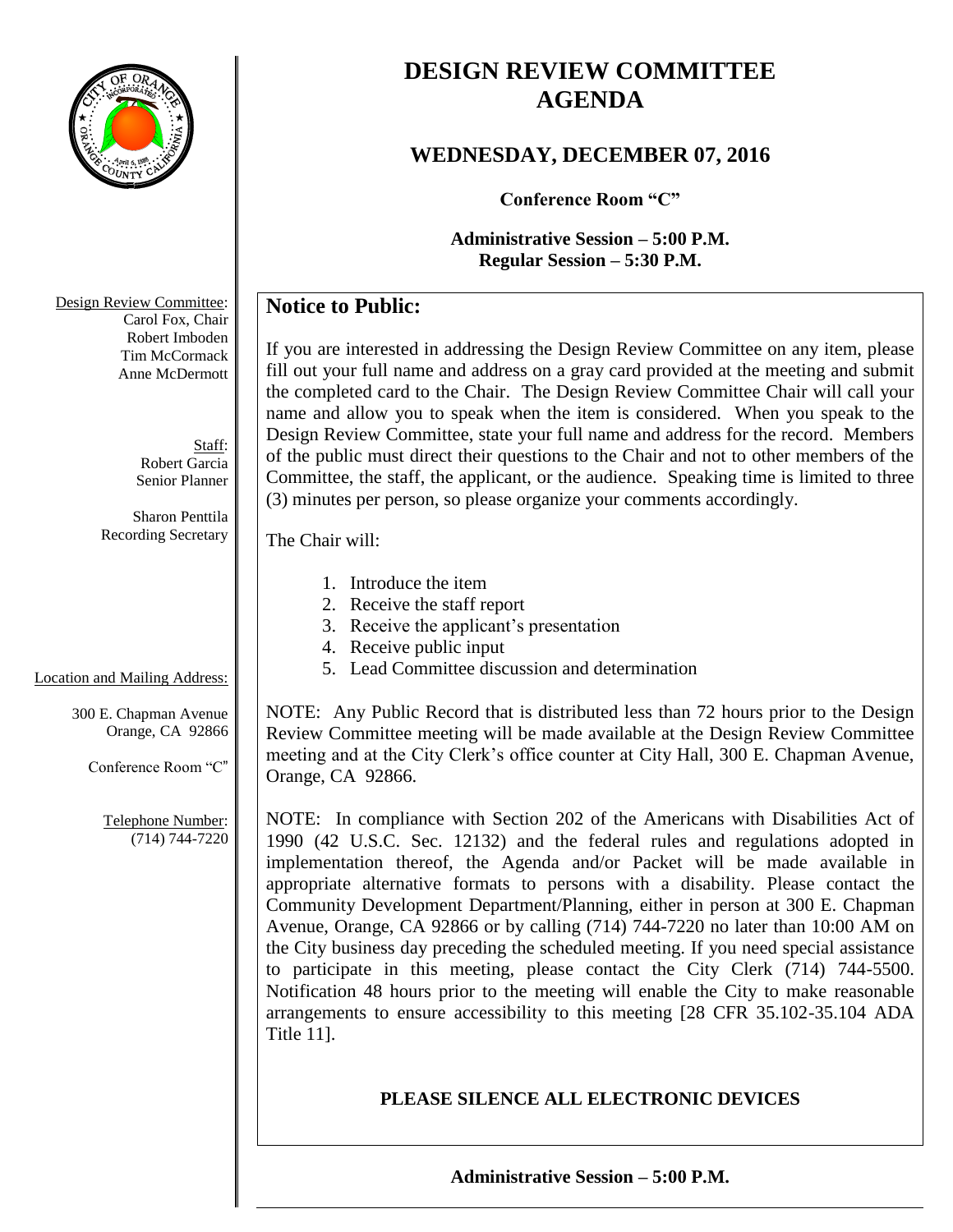The Committee holds an Administrative Session to receive general information from the staff and to conduct an initial review of Minutes of prior meetings. The Session is open to the public; however, no public testimony is taken and no decisions are made. Following the Administrative Session, the Regular Session will begin at 5:30 p.m.

- 1. Review of Agenda
- 2. Policy/Procedural Information
- 3. Review of Minutes: November 16, 2016

#### **Regular Session - 5:30 P.M.**

#### CALL TO ORDER:

ROLL CALL:

#### PUBLIC PARTICIPATION:

Opportunity for members of the public to address the Design Review Committee on matters not listed on the Agenda.

CONSENT ITEMS:

(1) APPROVAL OF MINUTES: November 16, 2016

All matters that are listed above as Consent Items are considered to be routine by the Design Review Committee and will be enacted by one motion. There will be no separate discussion of said items unless members of the Design Review Committee, staff, or the public request specific items to be removed from the Consent Items for separate action.

AGENDA ITEMS:

Continued Items: None

New Agenda Items:

(2) DRC No. 4856-16 – [Shell Service Station and Car Wash](http://www.cityoforange.org/civicax/filebank/blobdload.aspx?BlobID=18534)

- A proposal to refurbish an existing service station to include an interior and exterior remodel of an existing 1,469 square foot convenience store/service bay building, sale of beer and wine for off-site consumption within the convenience store, construction and operation of a new 1,300 square foot drive-through automatic car wash building, 244 square feet of enclosed storage, and related on-site improvements.
- 883 N. Tustin Street
- Staff Contact: Monique Schwartz, (714) 744-7224, mschwartz@cityoforange.org
- DRC Action: Recommend Approval to Planning Commission